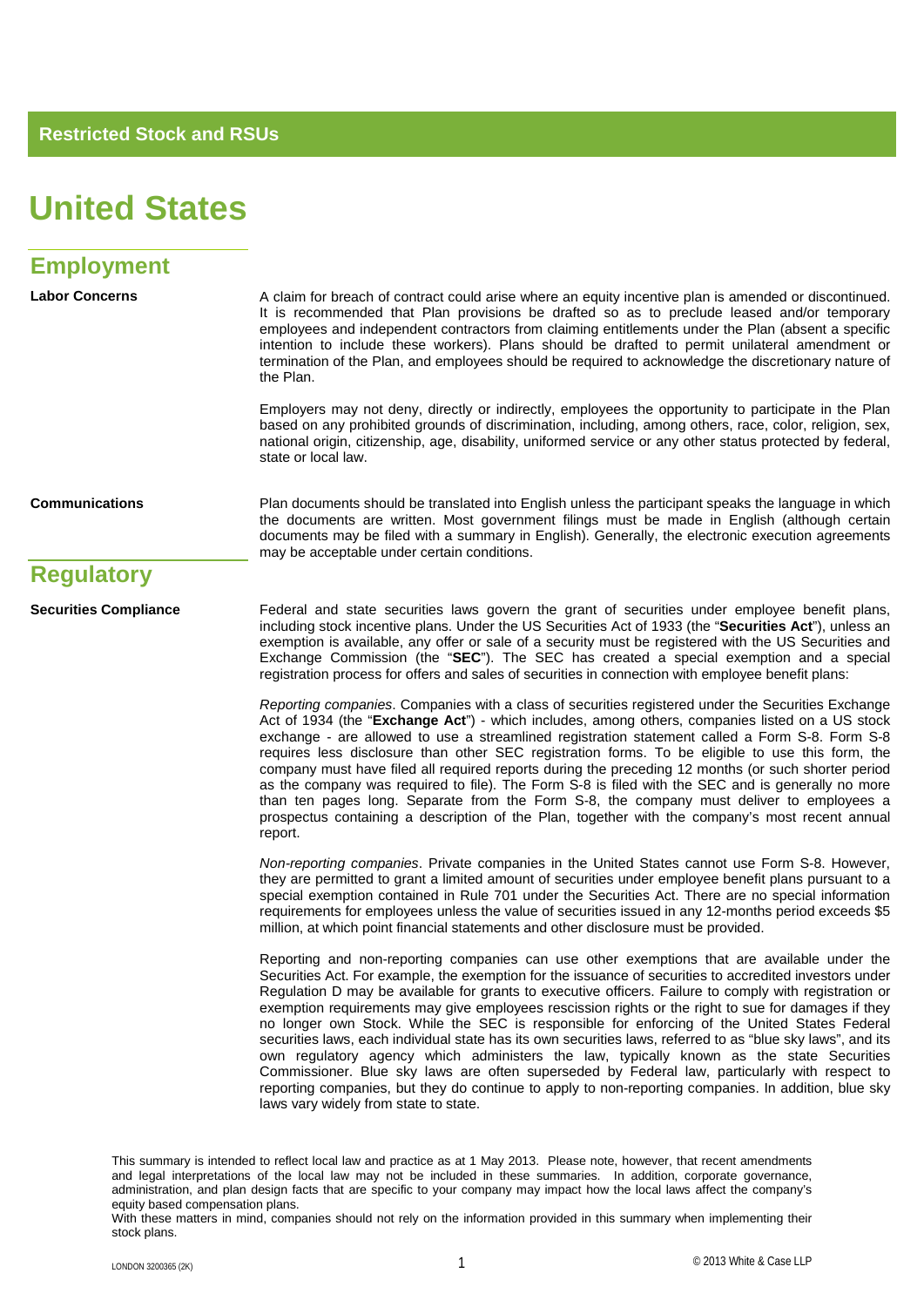## **United States** (cont.)

Therefore, while most state blue sky laws have exemptions from registration for stock incentive plans that are exempt from federal registration, some do not, and a few require notice or a streamlined registration procedure. The laws of each state where any Plan participant resides must be checked prior to undertaking any securities offerings or sales in that state.

**Foreign Exchange** There are no exchange controls in the US.

**Data Protection** The US has no omnibus data protection law that reaches all personal data. Rather, it has a patchwork of sector-specific state and federal laws that regulate only certain classes of data. Outside the health care and background-check contexts, much employee information falls beyond the reach of these sector-specific laws. Nevertheless, a best practice in administering equity/benefit plans is to build into Plan enrolment forms a written consent; Plan participants should expressly authorize the use and disclosure of their data for all Plan purposes. Also, Plan administrators must comply with any privacy policy of a sponsor employer, and with document-retention laws that mandate retaining tax-related information for certain periods.

#### **Tax**

| <b>Employee Tax Treatment</b>         | An employee will not recognize any taxable income upon the award of restricted stock which is not<br>transferable and is subject to a substantial risk of forfeiture, unless the employee makes the election<br>described below. Dividends paid with respect to restricted stock prior to the lapse of restrictions<br>applicable to that restricted stock will be taxable as compensation income to the employee.<br>Generally, the employee will recognize taxable ordinary income at the first time that Stock becomes<br>transferable or is no longer subject to a substantial risk of forfeiture, in an amount equal to the fair<br>market value of that Stock when the restrictions lapse. However, an employee may elect to<br>recognize the fair market value of the restricted stock on the award date as taxable ordinary income<br>upon the award date. If an employee makes this election, any dividends paid with respect to that<br>restricted stock will not be treated as compensation income, but rather as dividend income, and the<br>employee will not recognize additional taxable income when the restrictions applicable to his or her<br>restricted stock award lapse. When the employee disposes of the Stock after it has vested, any<br>amount received in excess of the fair market value of the Stock at the time the restrictions previously<br>lapsed (or the fair market value of the Stock on the award date if the employee has made the<br>election described above) will be taxed as capital gains. |
|---------------------------------------|-----------------------------------------------------------------------------------------------------------------------------------------------------------------------------------------------------------------------------------------------------------------------------------------------------------------------------------------------------------------------------------------------------------------------------------------------------------------------------------------------------------------------------------------------------------------------------------------------------------------------------------------------------------------------------------------------------------------------------------------------------------------------------------------------------------------------------------------------------------------------------------------------------------------------------------------------------------------------------------------------------------------------------------------------------------------------------------------------------------------------------------------------------------------------------------------------------------------------------------------------------------------------------------------------------------------------------------------------------------------------------------------------------------------------------------------------------------------------------------------------------------------------------------------|
|                                       | The granting of RSUs does not result in taxable income to the employee who receives the RSUs.<br>The amount of cash paid or the then-current fair market value of the Stock received upon settlement<br>of the RSUs is taxable to the employee as ordinary income. When the employee disposes of any<br>Stock so received, any amounts received in excess of the fair market value of that Stock at the time<br>of receipt will be taxed as capital gains.                                                                                                                                                                                                                                                                                                                                                                                                                                                                                                                                                                                                                                                                                                                                                                                                                                                                                                                                                                                                                                                                              |
| <b>Social Insurance Contributions</b> | Amounts taxable upon the lapse of restrictions applicable to restricted stock awards, or taxable<br>earlier if the employee elects to be taxed on the award date, are subject to social security<br>contributions to the extent the employee has not exceeded the applicable wage base. Upon vesting<br>of RSUs, the then-current fair market value of the Stock subject to the vested RSUs is subject to<br>social security contributions to the extent the employee has not exceeded the applicable wage base.                                                                                                                                                                                                                                                                                                                                                                                                                                                                                                                                                                                                                                                                                                                                                                                                                                                                                                                                                                                                                        |
|                                       | The employer is required to withhold the employee's portion of the social security taxes. The<br>employer must then pay the employee's withholdings and the employer's contributions at the time<br>the employee receives the earnings.                                                                                                                                                                                                                                                                                                                                                                                                                                                                                                                                                                                                                                                                                                                                                                                                                                                                                                                                                                                                                                                                                                                                                                                                                                                                                                 |
| <b>Tax-Favored Program</b>            | None.                                                                                                                                                                                                                                                                                                                                                                                                                                                                                                                                                                                                                                                                                                                                                                                                                                                                                                                                                                                                                                                                                                                                                                                                                                                                                                                                                                                                                                                                                                                                   |
| <b>Withholding and Reporting</b>      | Amounts taxable upon the lapse of restrictions applicable to restricted stock awards, or taxable<br>earlier if the employee elects to be taxed on the award date, are subject to income tax withholding<br>and reporting by the employer. Also, the amount of dividends received with respect to non-vested<br>restricted stock, unless the employee elected to be taxed on the value of the Stock on the award<br>date, is subject to income tax withholding and reporting by the employer.                                                                                                                                                                                                                                                                                                                                                                                                                                                                                                                                                                                                                                                                                                                                                                                                                                                                                                                                                                                                                                            |
|                                       | Amounts taxable upon the settlement of RSUs are subject to income tax withholding and reporting<br>by the employer.                                                                                                                                                                                                                                                                                                                                                                                                                                                                                                                                                                                                                                                                                                                                                                                                                                                                                                                                                                                                                                                                                                                                                                                                                                                                                                                                                                                                                     |

This summary is intended to reflect local law and practice as at 1 May 2013. Please note, however, that recent amendments and legal interpretations of the local law may not be included in these summaries. In addition, corporate governance, administration, and plan design facts that are specific to your company may impact how the local laws affect the company's equity based compensation plans.

With these matters in mind, companies should not rely on the information provided in this summary when implementing their stock plans.